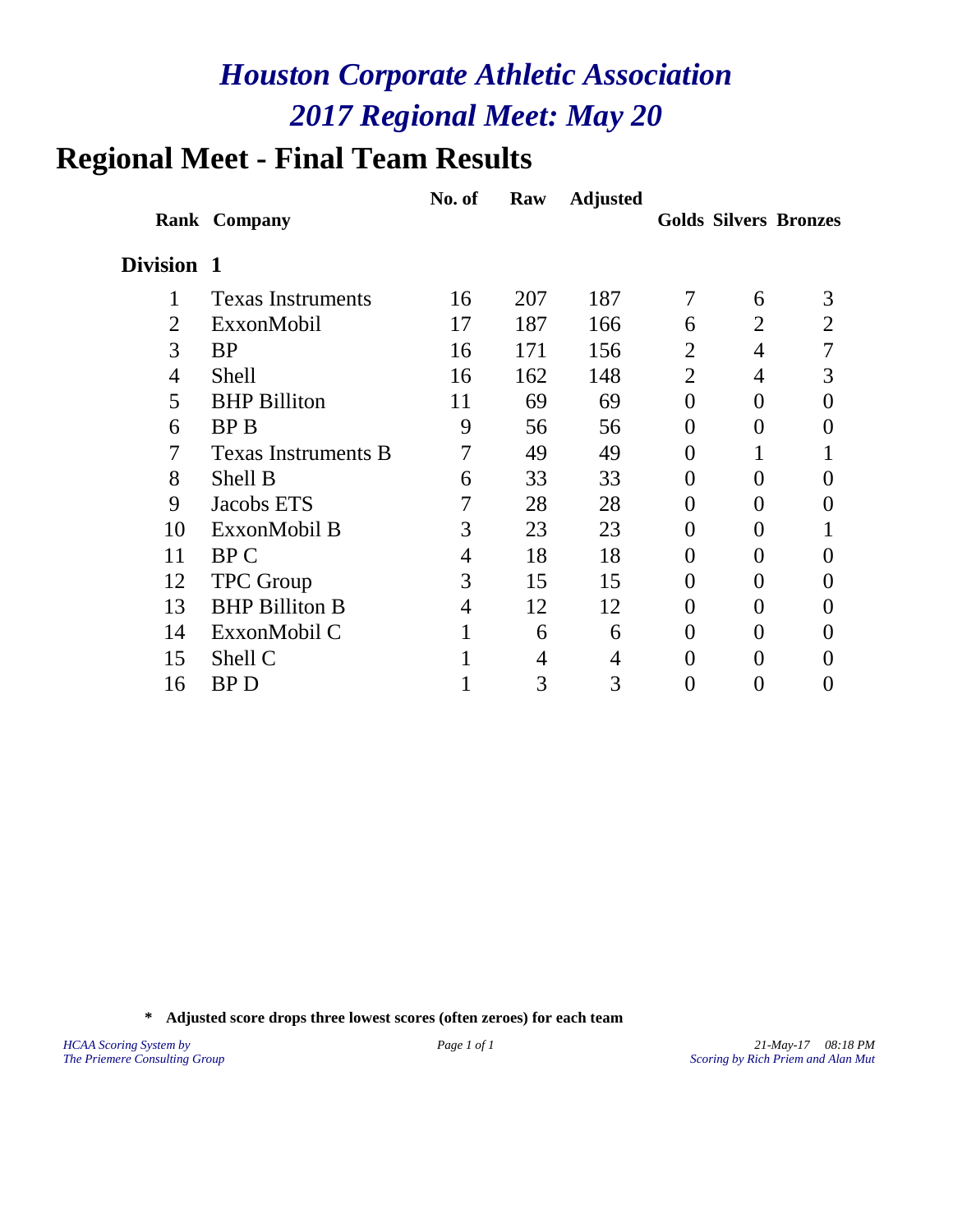### **Regional Meet Final Results Summary**

| Div/Company/Team Time/Pts Place Points |      |   |    | Div./Company/Team Time/Pts Place Points |          |   |    |
|----------------------------------------|------|---|----|-----------------------------------------|----------|---|----|
| Men's 3200 Meters                      |      |   |    | <b>Texas Instruments</b>                | 12:43.50 |   | 15 |
| Division 1                             |      |   |    | ExxonMobil                              | 13:11.20 | 2 | 12 |
| <b>Texas Instruments</b>               |      |   | 15 | <b>BP</b>                               | 13:21.09 | 3 | 10 |
| ExxonMobil                             | 12   | 2 | 12 | <b>Shell</b>                            | 13:26.20 | 4 | 8  |
| <b>BP</b>                              | 18   | 3 | 10 | BP B                                    | 13:28.90 | 5 | 7  |
| <b>Shell</b>                           | 29   | 4 | 8  | <b>BHP</b> Billiton                     | 14:06.40 | 6 | 6  |
| <b>BHP</b> Billiton                    | 3011 | 5 | 7  | Jacobs ETS                              | 18:55.09 | 7 |    |
| <b>TPC</b> Group                       | 4008 | 6 | 6  |                                         |          |   |    |
|                                        |      |   |    | <b>Women's 800m Team</b>                |          |   |    |
| <b>Women's 3200 Meters</b>             |      |   |    | Division 1                              |          |   |    |
| Division 1                             |      |   |    | ExxonMobil                              | 5        |   | 15 |

| лукции т            |      |   |     |
|---------------------|------|---|-----|
| Shell               |      |   | 15  |
| Texas Instruments   | x    | 2 | 12. |
| <b>BP</b>           | 14   | 3 | 10  |
| ExxonMobil          | 15   |   | x   |
| <b>BHP Billiton</b> | 2013 | 5 |     |

# **Men's Mile Team**

| Division 1               |    |   |    |
|--------------------------|----|---|----|
| <b>Texas Instruments</b> |    | 1 | 15 |
| BP                       | 9  | 2 | 12 |
| Shell                    | 10 | 3 | 10 |
| ExxonMobil               | 11 |   | 8  |
| BP B                     | 21 | 5 |    |
| <b>BHP</b> Billiton      | 22 | 6 | 6  |
| <b>BPC</b>               | 27 |   | 5  |
| Jacobs ETS               | 29 | 8 |    |

| <b>Division 1</b>        |      |   |    | ExxonMobil               |    |   | 15             |
|--------------------------|------|---|----|--------------------------|----|---|----------------|
| Shell                    |      |   | 15 | Shell                    | 8  | 2 | 12             |
| <b>Texas Instruments</b> | 8    | 2 | 12 | <b>Texas Instruments</b> | 8  | 3 | 10             |
| <b>BP</b>                | 14   | 3 | 10 | Shell B                  | 17 | 4 | 8              |
| ExxonMobil               | 15   | 4 | 8  | <b>BP</b>                | 18 | 5 | 7              |
| <b>BHP</b> Billiton      | 2013 | 5 | 7  | BP C                     | 27 | 6 | 6              |
|                          |      |   |    | <b>BPB</b>               | 27 |   | 5              |
| <b>Men's Mile Team</b>   |      |   |    | Shell C                  | 27 | 8 | $\overline{4}$ |
| Division 1               |      |   |    | <b>BPD</b>               | 34 | 9 | 3              |

#### **Submasters Distance Division 1**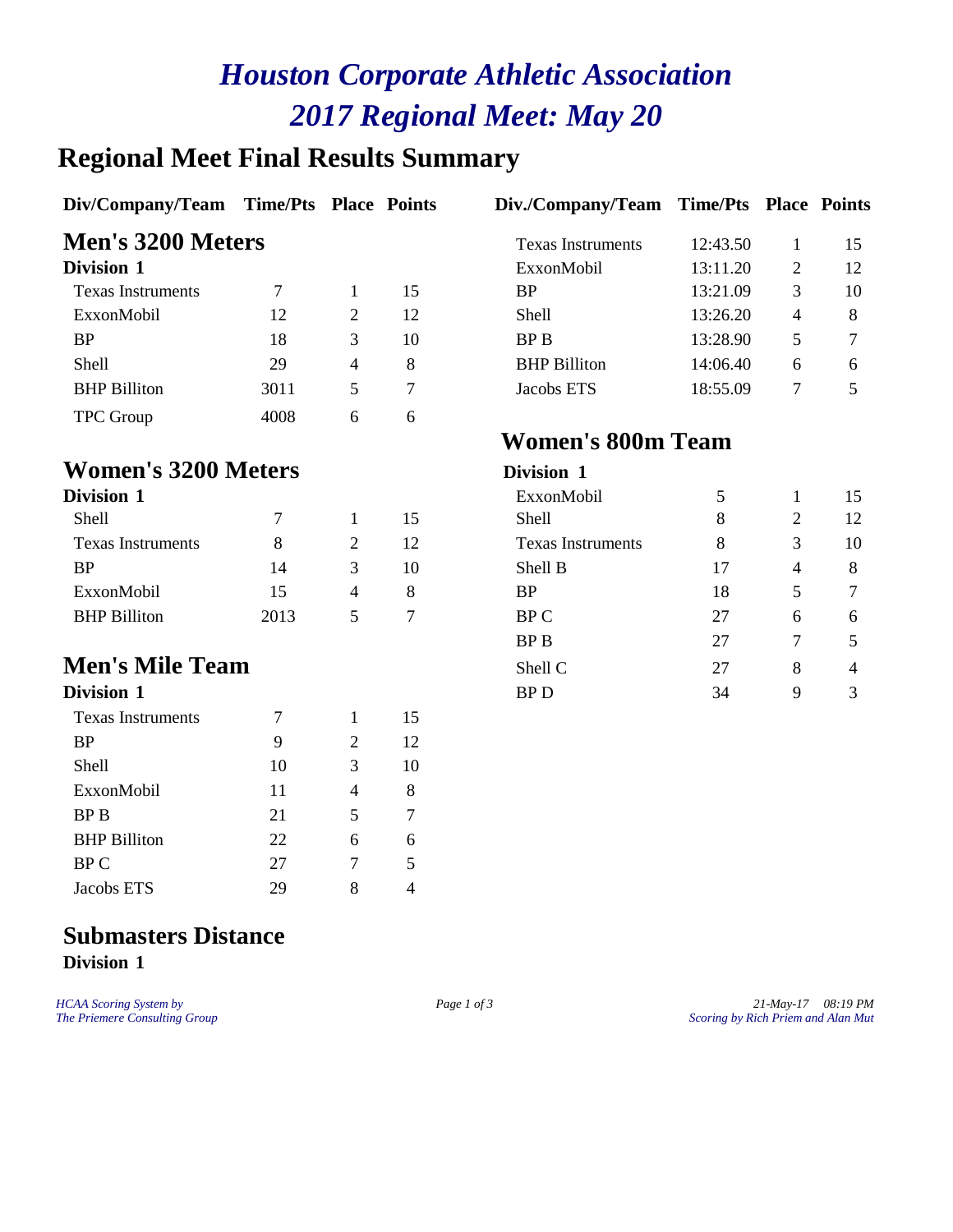### **Regional Meet Final Results Summary**

| Div/Company/Team Time/Pts Place Points |          |  | Div./Company/Team Time/Pts Place Poin |          |        |  |
|----------------------------------------|----------|--|---------------------------------------|----------|--------|--|
| 3-Lap Sprint                           |          |  | Shell B                               | 05:26.20 | $\sim$ |  |
| <b>Division 1</b>                      |          |  | BP B                                  | 05:48.79 |        |  |
| <b>Texas Instruments</b>               | 02:43.59 |  | Jacobs ETS                            | 06:53.50 |        |  |

| 1 07149 1119 (1 011101169  | . <i>. .</i> |    | ∸              |
|----------------------------|--------------|----|----------------|
| Shell                      | 02:45.00     | 2  | 12             |
| <b>BP</b>                  | 02:45.50     | 3  | 10             |
| ExxonMobil                 | 02:46.00     | 4  | 8              |
| <b>BPB</b>                 | 02:53.19     | 5  | 7              |
| <b>Texas Instruments B</b> | 02:59.39     | 6  | 6              |
| ExxonMobil B               | 03:00.89     | 7  | 5              |
| <b>BHP Billiton</b>        | 03:02.00     | 8  | 4              |
| Shell B                    | 03:15.89     | 9  | 3              |
| <b>BPC</b>                 | 03:44.30     | 10 | $\overline{2}$ |
| Jacobs ETS                 | 04:22.10     | 11 |                |

#### **Division 1**

| <b>Texas Instruments</b> | 11:08.90 | 15. | 4x100m            |
|--------------------------|----------|-----|-------------------|
| Shell                    | 11:47.09 | 12  | Division 1        |
| <b>RP</b>                | 12:53.50 | 10  | <b>BP</b>         |
| ExxonMobil               | 14:56.50 |     | <b>Texas Inst</b> |

#### **Distance Medley**

| 21:29.30 |               | 15 |
|----------|---------------|----|
| 21:40.80 | $\mathcal{D}$ | 12 |
| 22:04.19 | 3             | 10 |
| 25:48.30 |               |    |
|          |               |    |

#### **Women's Relay**

| Division 1               |          |               |    |
|--------------------------|----------|---------------|----|
| ExxonMobil               | 04:31.39 |               | 15 |
| Shell                    | 04:54.50 | $\mathcal{D}$ | 12 |
| <b>Texas Instruments</b> | 05:01.30 | 3             | 10 |
| <b>RP</b>                | 05:19.50 |               |    |
| ICAA Scoring System by   |          |               |    |

| iv/Company/Team Time/Pts Place Points |          |    | Div./Company/Team Time/Pts Place Points |          |   |  |
|---------------------------------------|----------|----|-----------------------------------------|----------|---|--|
| -Lap Sprint                           |          |    | Shell B                                 | 05:26.20 | 5 |  |
| ivision 1                             |          |    | BP B                                    | 05:48.79 | 6 |  |
| Texas Instruments                     | 02:43.59 | 15 | Jacobs ETS                              | 06:53.50 |   |  |
| Shell                                 | 02:45.00 | 12 | <b>BHP Billiton</b>                     | 07:04.89 | 8 |  |
|                                       |          |    |                                         |          |   |  |

#### ExxonMobil 02:46.00 <sup>4</sup> <sup>8</sup> **Submasters Sprint**

#### **Division** 1

| Texas Instruments B    | 02:59.39 | 6  | 6 | Shell                    | 04:10.69 |   | 15             |
|------------------------|----------|----|---|--------------------------|----------|---|----------------|
| ExxonMobil B           | 03:00.89 |    | 5 | <b>Texas Instruments</b> | 04:18.19 | 2 | 12             |
| <b>BHP</b> Billiton    | 03:02.00 | 8  | 4 | BP                       | 04:18.50 | 3 | 10             |
| Shell B                | 03:15.89 | 9  | 3 | <b>BHP Billiton</b>      | 04:36.80 | 4 | 8              |
| BP C                   | 03:44.30 | 10 | 2 | ExxonMobil               | 04:43.39 | 5 |                |
| Jacobs ETS             | 04:22.10 | 11 |   | Texas Instruments B      | 04:46.00 | 6 | 6              |
|                        |          |    |   | BP B                     | 04:50.60 |   | 5              |
| <b>Executive Relay</b> |          |    |   | Jacobs ETS               | 06:32.39 | 8 | $\overline{4}$ |
|                        |          |    |   |                          |          |   |                |

#### Texas Instruments 11:08.90 <sup>1</sup> <sup>15</sup> **4x100m Relay**

| 11:47.09 | 2                      | 12 | Division 1               |          |                |                |
|----------|------------------------|----|--------------------------|----------|----------------|----------------|
| 12:53.50 | 3                      | 10 | <b>BP</b>                | 00:50.79 |                | 15             |
| 14:56.50 | 4                      | 8  | <b>Texas Instruments</b> | 00:51.29 | 2              | 12             |
|          |                        |    | Shell                    | 00:51.79 | 3              | 10             |
|          |                        |    | ExxonMobil               | 00:53.50 | $\overline{4}$ | 8              |
|          |                        |    | <b>BHP</b> Billiton      | 00:56.10 | 5              | 7              |
| 21:29.30 |                        | 15 | BP B                     | 00:58.60 | 6              | 6              |
| 21:40.80 | 2                      | 12 | BP C                     | 01:00.09 | 7              | 5              |
| 22:04.19 | 3                      | 10 | Jacobs ETS               | 01:03.20 | 8              | $\overline{4}$ |
| 25:48.30 | 4                      | 8  | <b>BHP Billiton B</b>    | 01:04.40 | 9              | 3              |
|          |                        |    | Shell B                  | 01:05.40 | 10             | 2              |
|          | <b>Distance Medley</b> |    |                          |          |                |                |

*HCAA Scoring System by Page 2 of 3 Page 2 of 3 21-May-17 08:19 PM*<br>*Page 2 of 3 Scoring by Rich Priem and Alan Mut The Priemere Consulting Group Scoring by Rich Priem and Alan Mut*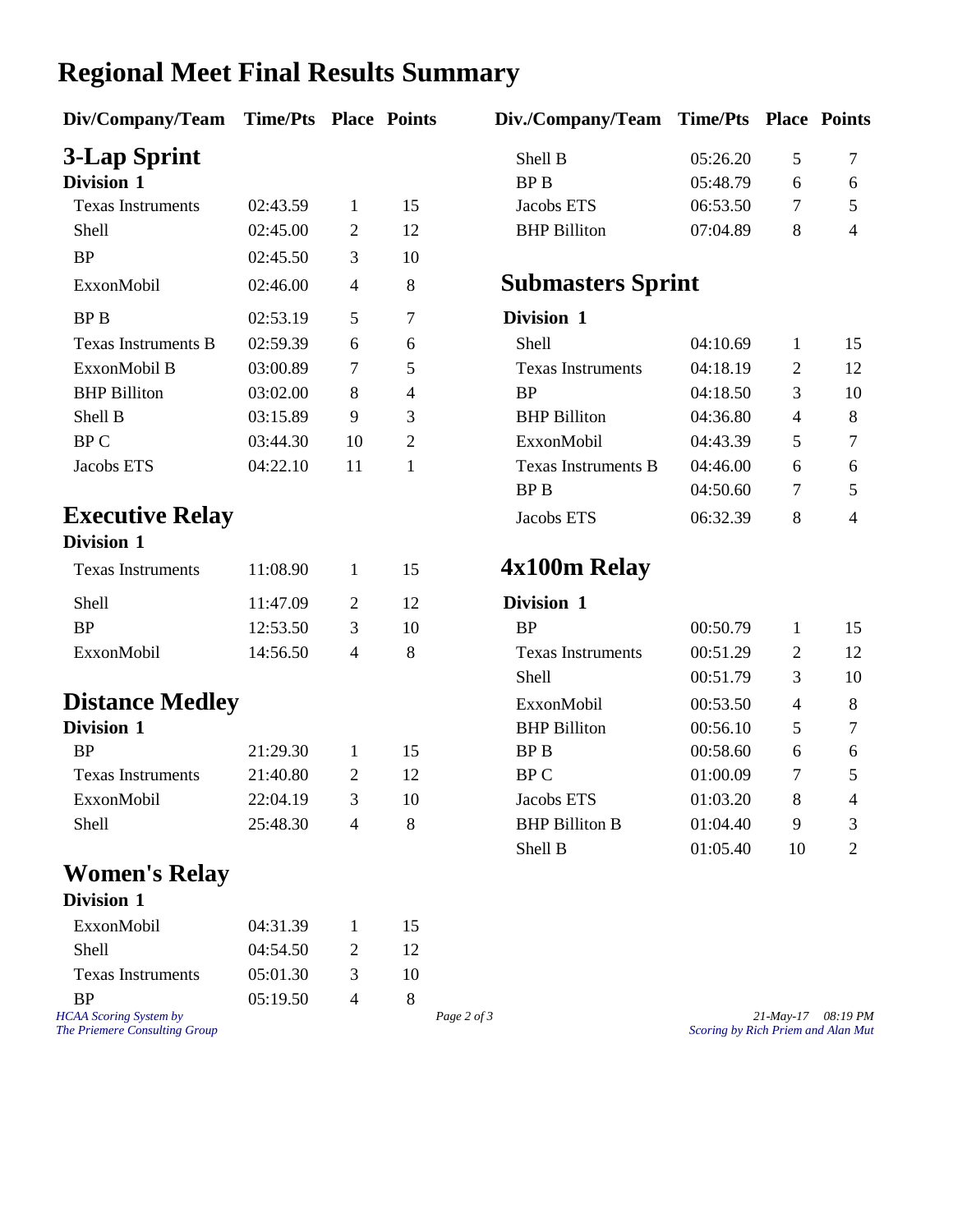### **Regional Meet Final Results Summary**

| Div/Company/Team           | <b>Time/Pts Place Points</b> |                |                | Div./Company/Team          | <b>Time/Pts Place Point</b> |                |                |
|----------------------------|------------------------------|----------------|----------------|----------------------------|-----------------------------|----------------|----------------|
| <b>Pyramid Relay</b>       |                              |                |                | Shell                      | 2856.2                      | 3              | 10             |
| Division 1                 |                              |                |                | ExxonMobil B               | 2774.0                      | $\overline{4}$ | 8              |
| ExxonMobil                 | 10:51.20                     | 1              | 15             | <b>BHP</b> Billiton        | 2668.1                      | 5              | $\tau$         |
| <b>BP</b>                  | 11:06.40                     | $\overline{2}$ | 12             | ExxonMobil C               | 2530.0                      | 6              | 6              |
| <b>Texas Instruments</b>   | 11:23.00                     | 3              | 10             | Shell B                    | 1850.7                      | $\tau$         | $\mathfrak{S}$ |
| Shell                      | 11:26.29                     | $\overline{4}$ | 8              | <b>Texas Instruments B</b> | 1208.3                      | 8              | 4              |
| <b>Texas Instruments B</b> | 12:18.90                     | 5              | $\overline{7}$ | <b>TPC</b> Group           | 1193.8                      | 9              | $\mathfrak{Z}$ |
|                            |                              |                |                | ExxonMobil D               | 589.4                       | 10             | $\overline{2}$ |
| <b>Masters Relay</b>       |                              |                |                | <b>BHP Billiton B</b>      | 505.2                       | 11             | $\mathbf{1}$   |
| Division 1                 |                              |                |                |                            |                             |                |                |
| <b>Texas Instruments</b>   | 06:08.50                     | $\mathbf{1}$   | 15             | <b>Weight Relay</b>        |                             |                |                |
| <b>BP</b>                  | 06:43.20                     | $\overline{2}$ | 12             | Division 1                 |                             |                |                |
| <b>Texas Instruments B</b> | 07:12.79                     | 3              | 10             | ExxonMobil                 | 2461.0                      | $\mathbf{1}$   | 15             |
| <b>BPB</b>                 | 07:18.29                     | $\overline{4}$ | 8              | <b>BP</b>                  | 2166.0                      | $\overline{2}$ | 12             |
| Shell                      | 07:20.79                     | 5              | $\overline{7}$ | ExxonMobil B               | 1652.0                      | 3              | 10             |
| ExxonMobil                 | 07:24.39                     | 6              | 6              | Shell                      | 1637.0                      | $\overline{4}$ | 8              |
| Jacobs ETS                 | 08:36.00                     | 7              | 5              | <b>BHP</b> Billiton        | 1606.0                      | 5              | $\overline{7}$ |
|                            |                              |                |                | <b>TPC</b> Group           | 1007.0                      | 6              | 6              |
| <b>Sprint Relay</b>        |                              |                |                | <b>BHP Billiton B</b>      | 657.0                       | $\overline{7}$ | 5              |
| Division 1                 |                              |                |                |                            |                             |                |                |
| ExxonMobil                 | 03:35.19                     | $\mathbf{1}$   | 15             | <b>Seniors Relay</b>       |                             |                |                |
| <b>Texas Instruments</b>   | 03:44.69                     | $\mathbf{2}$   | 12             | Division 1                 |                             |                |                |
| <b>BP</b>                  | 03:51.30                     | 3              | 10             | <b>Texas Instruments</b>   | 04:26.00                    | 1              | 15             |
| Shell B                    | 04:01.30                     | $\overline{4}$ | 8              | <b>Texas Instruments B</b> | 04:39.30                    | $\overline{2}$ | 12             |
| Shell                      | 04:01.69                     | 5              | $\tau$         | ExxonMobil                 | 05:03.89                    | 3              | 10             |
| <b>BHP Billiton</b>        | 04:02.30                     | 6              | 6              | <b>BP</b>                  | 05:04.69                    | $\overline{4}$ | 8              |
| <b>BPB</b>                 | 04:05.39                     | $\overline{7}$ | 5              |                            |                             |                |                |
| <b>Texas Instruments B</b> | 04:13.50                     | 8              | 4              |                            |                             |                |                |
| <b>BHP Billiton B</b>      | 04:55.60                     | 9              | 3              |                            |                             |                |                |

#### **Jump Relay Division 1**

| ExxonMobil                    | 3243.9 |             |                                    |
|-------------------------------|--------|-------------|------------------------------------|
| <b>Texas Instruments</b>      | 2861.4 |             |                                    |
| <b>HCAA</b> Scoring System by |        | Page 3 of 3 | $21$ -May-17 08:19 PM              |
| The Priemere Consulting Group |        |             | Scoring by Rich Priem and Alan Mut |

#### **Weight Relay**

#### **Division** 1

| ExxonMobil            | 2461.0 |                       | 15  |
|-----------------------|--------|-----------------------|-----|
| <b>BP</b>             | 2166.0 | $\mathcal{D}_{\cdot}$ | 12. |
| ExxonMobil B          | 1652.0 | 3                     | 10  |
| <b>Shell</b>          | 1637.0 |                       | 8   |
| <b>BHP</b> Billiton   | 1606.0 | 5                     |     |
| <b>TPC</b> Group      | 1007.0 | 6                     | 6   |
| <b>BHP Billiton B</b> | 657.0  |                       |     |

#### **Seniors Relay**

| Division 1               |          |   |     |
|--------------------------|----------|---|-----|
| <b>Texas Instruments</b> | 04:26.00 |   | 15. |
| Texas Instruments B      | 04:39.30 | 2 | 12. |
| ExxonMobil               | 05:03.89 | 3 | 10  |
| RÞ                       | 05:04.69 |   | x   |
|                          |          |   |     |

*The Priemere Consulting Group Scoring by Rich Priem and Alan Mut*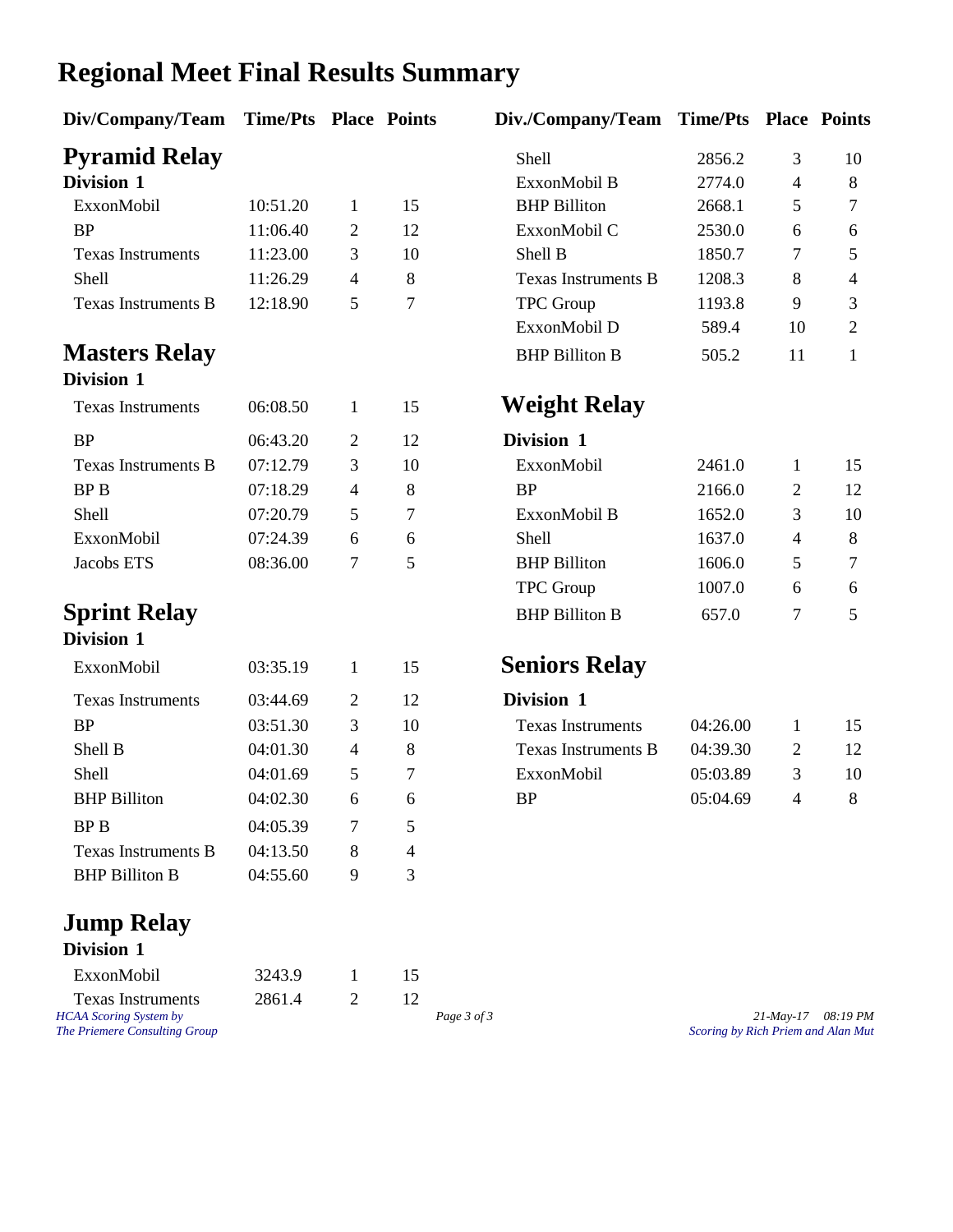#### **Team Results: Men's 3200 Meters**

|                   | <b>Name</b>              | Age      | <b>Heat</b><br><b>Place</b> | <b>Overall</b>      | <b>AgeGrp</b>  | <b>Time</b> | Pace  | <b>Points</b>                | <b>Team</b>    |
|-------------------|--------------------------|----------|-----------------------------|---------------------|----------------|-------------|-------|------------------------------|----------------|
| <b>DIVISION 1</b> | <b>MEN</b>               |          |                             |                     |                |             |       |                              |                |
| $\mathbf{1}$      | <b>Texas Instruments</b> |          |                             |                     |                |             |       |                              | $\overline{7}$ |
|                   | Colgan, Chris            | 32       | 3                           | 3                   | 1              | 11:00.47    | 5:32  | 1                            |                |
|                   | Ericson, Dave            | 52       | $\overline{c}$              | 17                  | 1              | 11:34.00    | 5:49  | 1                            |                |
|                   | Roman, Mark              | 64       | 9                           | 24                  | $\mathbf{1}$   | 13:55.00    | 6:59  | 1                            |                |
|                   | Luppino, Will            | 25       | $\overline{c}$              | $\overline{c}$      | $\overline{c}$ | 10:57.97    | 5:30  | $\overline{c}$               |                |
|                   | Haschke, Russell         | 62       | 12                          | 27                  | $\overline{2}$ | 14:28.70    | 7:16  | $\sqrt{2}$                   |                |
|                   | Cowles, Dan              | 56       | 5                           | 20                  | 3              | 12:19.40    | 6:11  | $\boldsymbol{0}$             |                |
|                   | Brown, Ryan              | 26       | 8                           | 8                   | 4              | 12:17.40    | 6:10  | $\boldsymbol{0}$             |                |
|                   | Drumm, Jim               | 59       | 8                           | 23                  | 6              | 13:54.00    | 6:59  | $\boldsymbol{0}$             |                |
|                   | Oluwafemi, Tobi          | 29       | 14                          | 14                  | 8              | 14:17.07    | 7:11  | $\boldsymbol{0}$             |                |
| $\overline{2}$    | <b>ExxonMobil</b>        |          |                             |                     |                |             |       |                              | 12             |
|                   | Cullinane, Eamon         | 25       | 1                           | $\mathbf{1}$        | 1              | 10:34.50    | 5:19  | 1                            |                |
|                   | Barbee, Tom              | 54       | $\overline{4}$              | 19                  | $\overline{c}$ | 12:19.00    | 6:11  | $\sqrt{2}$                   |                |
|                   | Bruhn, John              | 28       | 5                           | 5                   | 3              | 12:04.39    | 6:04  | $\mathfrak{Z}$               |                |
|                   | Conerity, Brian          | 49       | 11                          | 26                  | 3              | 14:28.00    | 7:16  | $\overline{3}$               |                |
|                   | Botto, Robert            | 68       | 16                          | 31                  | 3              | 22:30.00    | 11:18 | $\overline{3}$               |                |
|                   | Braganca, Mario          | 36       | 9                           | 9                   | 5              | 12:31.46    | 6:17  | $\boldsymbol{0}$             |                |
|                   | Porto, Lauro             | 38       | 13                          | 13                  | 6              | 14:05.05    | 7:04  | $\boldsymbol{0}$             |                |
|                   | Allen, David             | 50       | 10                          | 25                  | 7              | 14:25.00    | 7:15  | $\boldsymbol{0}$             |                |
|                   | Bryant, John             | 54       | 14                          | 29                  | 9              | 15:31.00    | 7:48  | $\boldsymbol{0}$             |                |
| $\mathbf{3}$      | <b>BP</b>                |          |                             |                     |                |             |       |                              | 18             |
|                   | Stelzer, Chris           | 42       | $\mathbf{1}$                | 16                  | 1              | 11:29.59    | 5:46  | 1                            |                |
|                   | Cheng, Changrui          | 40       | 3                           | 18                  | $\overline{c}$ | 11:35.00    | 5:49  | $\overline{c}$               |                |
|                   | Anders, Joe              | 58       | 6                           | 21                  | $\overline{4}$ | 13:46.00    | 6:55  | $\overline{4}$               |                |
|                   | Barton, John             | 56       | 7                           | 22                  | 5              | 13:50.00    | 6:57  | $\sqrt{5}$                   |                |
|                   | Eccles, Samuel           | 25       | 11                          | 11                  | 6              | 13:23.00    | 6:43  | 6                            |                |
|                   | 4 Shell                  |          |                             |                     |                |             |       |                              | 29             |
|                   |                          |          |                             |                     |                |             |       |                              |                |
|                   | Scull, Brett             | 32       | 6                           | 6<br>$\overline{7}$ | 3              | 12:07.09    | 6:05  | 3                            |                |
|                   | Gill, Ryan               | 35       | 7<br>10                     | 10                  | $\overline{4}$ | 12:10.90    | 6:07  | $\overline{4}$<br>$\sqrt{5}$ |                |
|                   | Avoian, Adam             | 25<br>27 | 12                          | 12                  | 5              | 12:35.29    | 6:19  |                              |                |
|                   | Lucas, Sean              | 51       | 15                          | 30                  | 7<br>10        | 13:31.59    | 6:48  | $\tau$<br>10                 |                |
|                   | Aidt, Steve              |          |                             |                     |                | 15:35.00    | 7:50  |                              |                |
| 5                 | <b>BHP Billiton</b>      |          |                             |                     |                |             |       |                              | 3011           |
|                   | Carpenter, Blake         | 35       | 4                           | $\overline{4}$      | $\overline{2}$ | 11:06.75    | 5:35  | $\overline{c}$               |                |
|                   | Brice, Peter             | 28       | 15                          | 15                  | 9              | 14:47.06    | 7:26  | 9                            |                |
| 6                 | <b>TPC Group</b>         |          |                             |                     |                |             |       |                              | 4008           |
|                   | Maat, Cliff              | 52       | 13                          | $28\,$              | $8\,$          | 14:33.40    | 7:19  | $\,8\,$                      |                |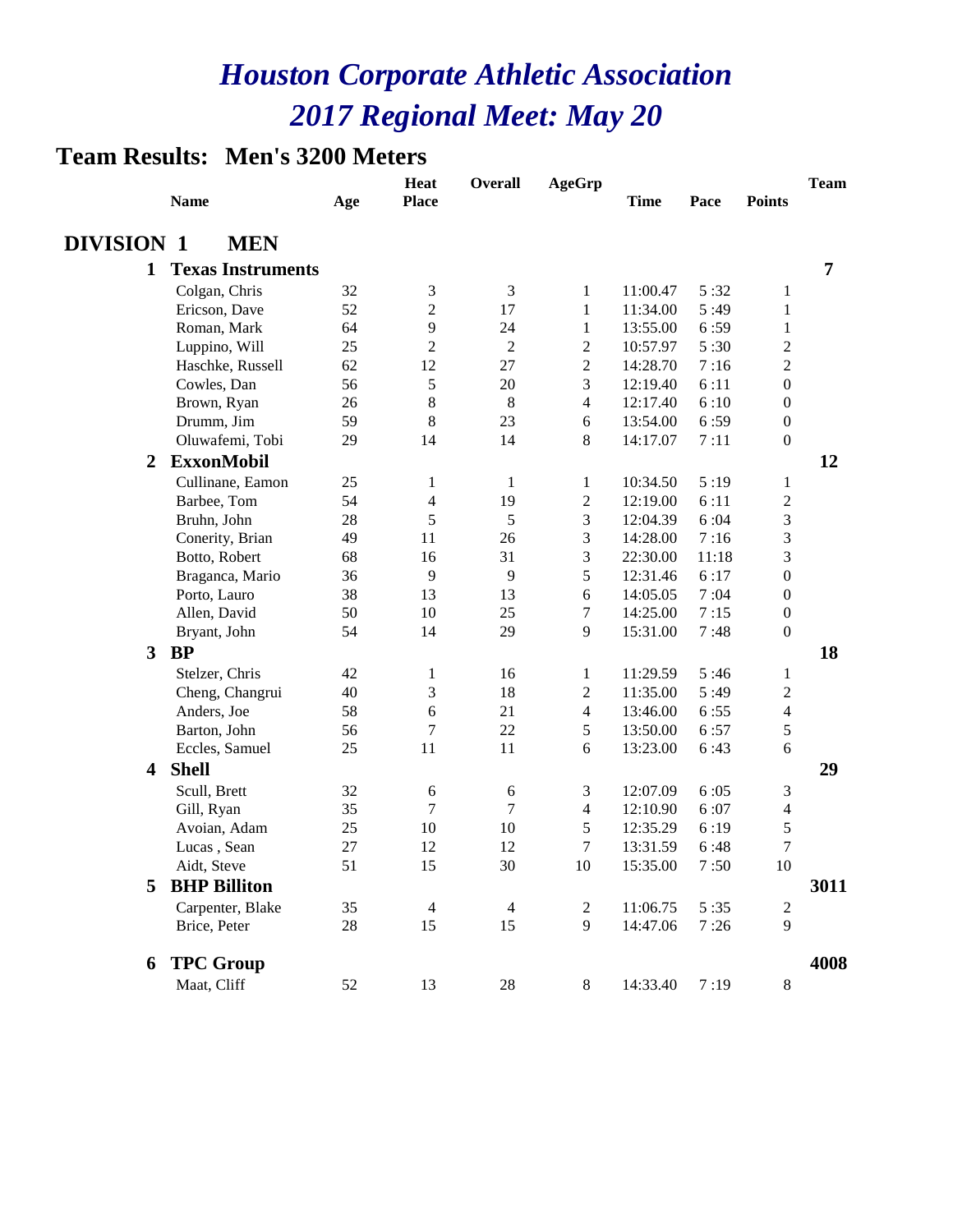### **Team Results: Women's 3200 Meters**

|                   |                          |     | <b>Overall</b> | <b>AgeGrp</b>  |             |      |                  | <b>Team</b> |
|-------------------|--------------------------|-----|----------------|----------------|-------------|------|------------------|-------------|
|                   | <b>Name</b>              | Age |                |                | <b>Time</b> | Pace | <b>Points</b>    |             |
| <b>DIVISION 1</b> | <b>WOMEN</b>             |     |                |                |             |      |                  |             |
| $\mathbf{1}$      | <b>Shell</b>             |     |                |                |             |      |                  | 7           |
|                   | Schultz, Lauren          | 25  | 1              | 1              | 11:43.50    | 5:53 | 1                |             |
|                   | Kelly, Amy               | 36  | 3              | $\mathbf{1}$   | 12:55.70    | 6:30 | $\mathbf{1}$     |             |
|                   | Buse, Grace              | 23  | 6              | $\overline{c}$ | 14:01.70    | 7:03 | $\overline{c}$   |             |
|                   | Shek, May                | 37  | 5              | 3              | 13:50.50    | 6:57 | $\mathfrak{Z}$   |             |
|                   | Wells, Emily             | 27  | 13             | 3              | 15:01.20    | 7:33 | $\boldsymbol{0}$ |             |
|                   | Aidt, Mamta              | 37  | 11             | 6              | 14:52.90    | 7:29 | $\boldsymbol{0}$ |             |
| $\mathbf{2}$      | <b>Texas Instruments</b> |     |                |                |             |      |                  | 8           |
|                   | Angeles, Becky           | 40  | $\overline{c}$ | 1              | 12:19.90    | 6:12 | 1                |             |
|                   | Burrows, Jill            | 37  | $\overline{4}$ | $\overline{2}$ | 13:00.40    | 6:32 | $\overline{2}$   |             |
|                   | Brothers, Gosia          | 50  | 14             | $\overline{2}$ | 15:25.40    | 7:45 | $\sqrt{2}$       |             |
|                   | Howard, Vonnie           | 55  | 18             | 3              | 15:57.90    | 8:01 | 3                |             |
|                   | Nagel, Heidi             | 54  | 19             | $\overline{4}$ | 16:10.29    | 8:07 | $\overline{0}$   |             |
| 3                 | <b>BP</b>                |     |                |                |             |      |                  | 14          |
|                   | Harris, Caren            | 45  | 9              | $\overline{c}$ | 14:36.59    | 7:20 | $\mathfrak 2$    |             |
|                   | Beale, Antoinette        | 49  | 10             | 3              | 14:37.29    | 7:21 | $\mathfrak{Z}$   |             |
|                   | Corzo, Margarita         | 44  | 16             | $\overline{4}$ | 15:46.29    | 7:55 | $\overline{4}$   |             |
|                   | LaBrose, Chrissi         | 37  | 8              | 5              | 14:20.59    | 7:12 | 5                |             |
|                   | Boccardo, Giovanna       | 45  | 22             | 5              | 18:25.29    | 9:15 | $\mathbf{0}$     |             |
|                   | Young, Melissa           | 36  | 17             | 7              | 15:52.59    | 7:59 | $\theta$         |             |
| 4                 | <b>ExxonMobil</b>        |     |                |                |             |      |                  | 15          |
|                   | Mohyla, Michelle         | 54  | 12             | 1              | 14:58.59    | 7:31 | 1                |             |
|                   | Reyes, Gloria            | 33  | 7              | $\overline{4}$ | 14:03.29    | 7:04 | 4                |             |
|                   | Lococo, Jena             | 26  | 15             | $\overline{4}$ | 15:44.00    | 7:54 | 4                |             |
|                   | Mesia, Rocio             | 48  | 23             | 6              | 18:48.20    | 9:27 | 6                |             |
| 5                 | <b>BHP Billiton</b>      |     |                |                |             |      |                  | 2013        |
|                   | Gard, Gunilla            | 59  | 21             | 5              | 17:52.00    | 8:59 | $\mathfrak s$    |             |
|                   | Tian, Xiao               | 31  | 20             | 8              | 17:28.90    | 8:47 | 8                |             |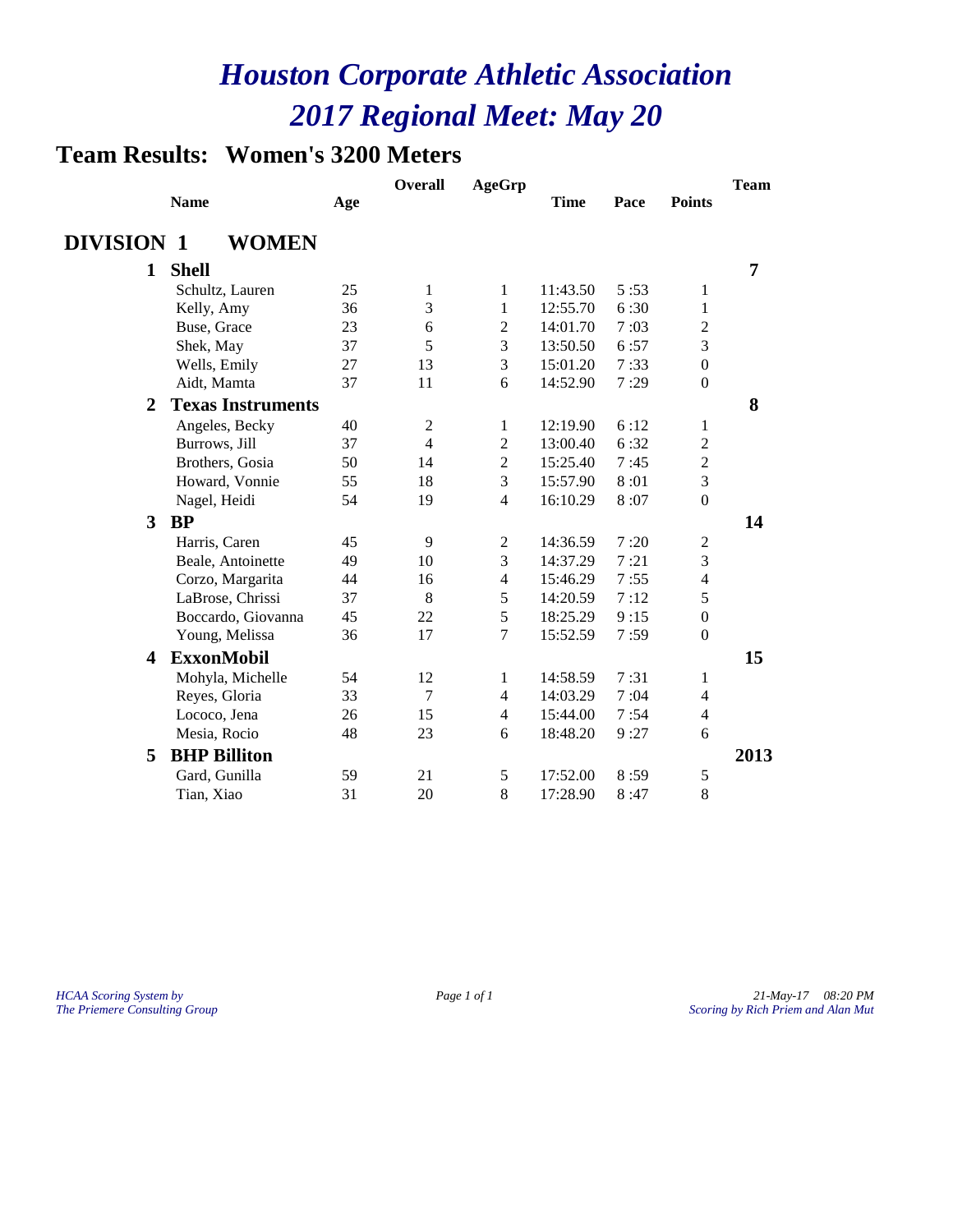### **Team Results: Men's Mile Team**

| Ran               | <b>Name</b>           | Gender | Age | <b>Time</b> | <b>Place</b>   | <b>Points</b> |
|-------------------|-----------------------|--------|-----|-------------|----------------|---------------|
| <b>Division 1</b> |                       |        |     |             |                |               |
|                   | 1 Texas Instruments   |        |     |             |                | 7             |
|                   | Luppino, Will         | M      | 25  | 04:48.89    | 1              |               |
|                   | Southard, Eric        | M      | 34  | 05:14.89    | 6              |               |
|                   | $2$ BP                |        |     |             |                | 9             |
|                   | Longville, Jamie      | M      | 26  | 05:03.89    | 4              |               |
|                   | Stelzer, Chris        | M      | 42  | 05:07.00    | 5              |               |
|                   | 3 Shell               |        |     |             |                | 10            |
|                   | Skotek, Jared         | M      | 26  | 04:59.39    | $\mathfrak{Z}$ |               |
|                   | Gage, Ron             | M      | 36  | 05:18.39    | $\overline{7}$ |               |
| 4                 | <b>ExxonMobil</b>     |        |     |             |                | 11            |
|                   | Cullinane, Eamon      | M      | 25  | 04:49.30    | $\overline{2}$ |               |
|                   | Bruhn, John           | M      | 28  | 05:35.29    | 9              |               |
|                   | $5$ BP B              |        |     |             |                | 21            |
|                   | Fisher, Chris         | M      | 27  | 05:56.70    | 10             |               |
|                   | Srinivasan, Sathyan   | M      | 32  | 06:32.29    | 11             |               |
|                   | <b>6 BHP Billiton</b> |        |     |             |                | 22            |
|                   | Carpenter, Blake      | M      | 35  | 05:31.00    | 8              |               |
|                   | Brice, Peter          | M      | 28  | 06:51.29    | 14             |               |
|                   | 7 BPC                 |        |     |             |                | 27            |
|                   | Bermudes, Cameron     | M      | 29  | 06:33.20    | 12             |               |
|                   | Spears, Christopher   | M      | 26  | 06:52.00    | 15             |               |
| 8                 | <b>Jacobs ETS</b>     |        |     |             |                | 29            |
|                   | Whitlock, David       | M      | 43  | 06:40.50    | 13             |               |
|                   | deSilva, Kanishka     | M      | 53  | 07:08.10    | 16             |               |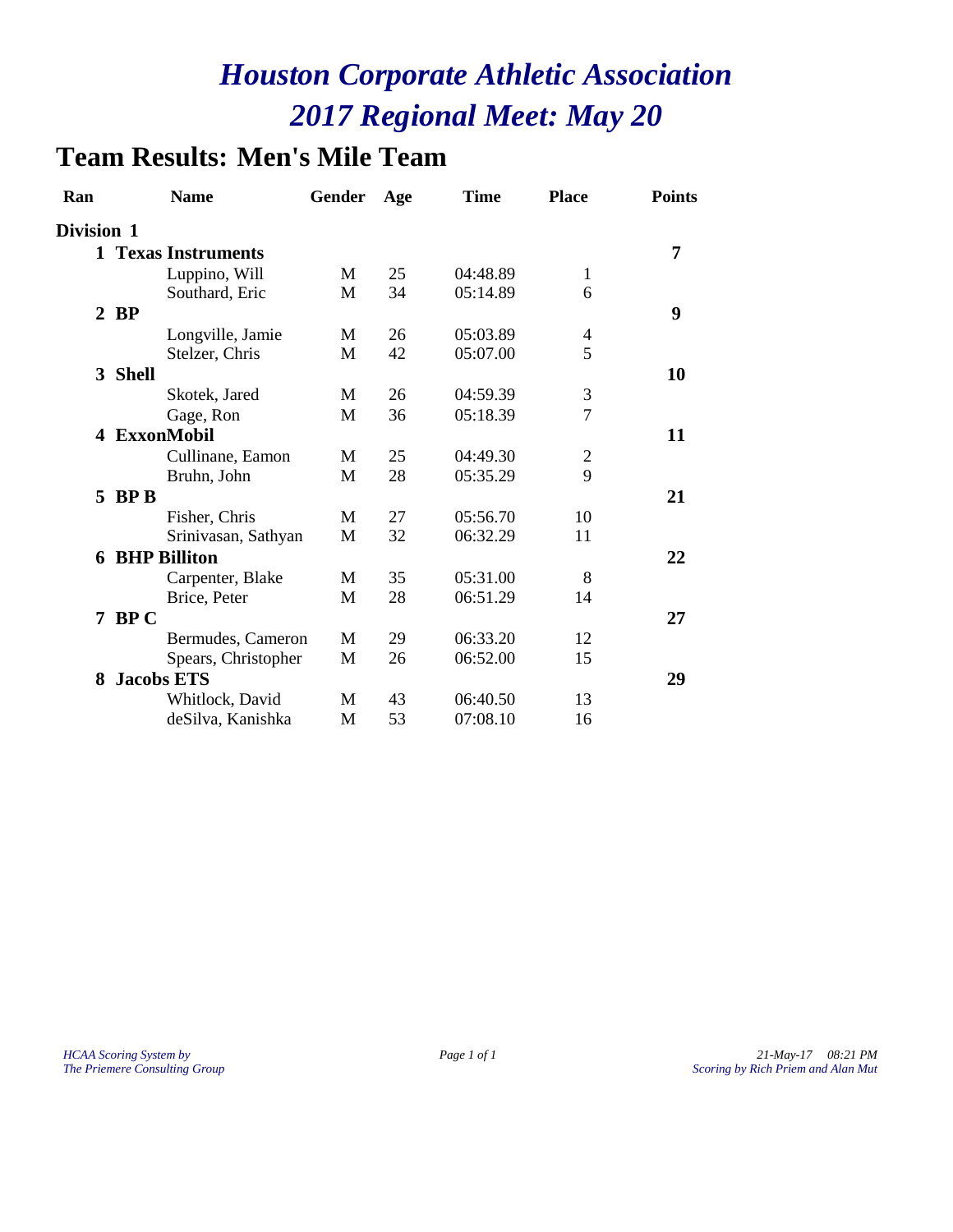### **Individual Results: Men's Mile Team**

| Ran            | <b>Name</b>         |   |    | <b>Gender Age Company</b> | Time     | <b>HeatPlace</b> | Div.Place |
|----------------|---------------------|---|----|---------------------------|----------|------------------|-----------|
| 1              | Luppino, Will       | М | 25 | <b>Texas Instruments</b>  | 04:48.89 | 1                |           |
| 2              | Cullinane, Eamon    | M | 25 | ExxonMobil                | 04:49.30 | $\overline{2}$   | 2         |
| 3              | Skotek, Jared       | М | 26 | <b>Shell</b>              | 04:59.39 | 3                | 3         |
| $\overline{4}$ | Longville, Jamie    | М | 26 | <b>BP</b>                 | 05:03.89 | $\overline{4}$   | 4         |
| 5              | Stelzer, Chris      | М | 42 | <b>BP</b>                 | 05:07.00 | 5                | 5         |
| 6              | Southard, Eric      | М | 34 | <b>Texas Instruments</b>  | 05:14.89 | 6                | 6         |
| 7              | Gage, Ron           | M | 36 | Shell                     | 05:18.39 | 7                |           |
| 8              | Carpenter, Blake    | M | 35 | <b>BHP</b> Billiton       | 05:31.00 | 8                | 8         |
| 9              | Bruhn, John         | М | 28 | ExxonMobil                | 05:35.29 | 9                | 9         |
| 10             | Fisher, Chris       | M | 27 | BP B                      | 05:56.70 | 10               | 10        |
| 11             | Srinivasan, Sathyan | M | 32 | <b>BPB</b>                | 06:32.29 | 11               | 11        |
| 12             | Bermudes, Cameron   | M | 29 | BP C                      | 06:33.20 | 12               | 12        |
| 13             | Whitlock, David     | М | 43 | Jacobs ETS                | 06:40.50 | 13               | 13        |
| 14             | Brice, Peter        | М | 28 | <b>BHP</b> Billiton       | 06:51.29 | 14               | 14        |
| 15             | Spears, Christopher | M | 26 | BP C                      | 06:52.00 | 15               | 15        |
| 16             | deSilva, Kanishka   | M | 53 | Jacobs ETS                | 07:08.10 | 16               | 16        |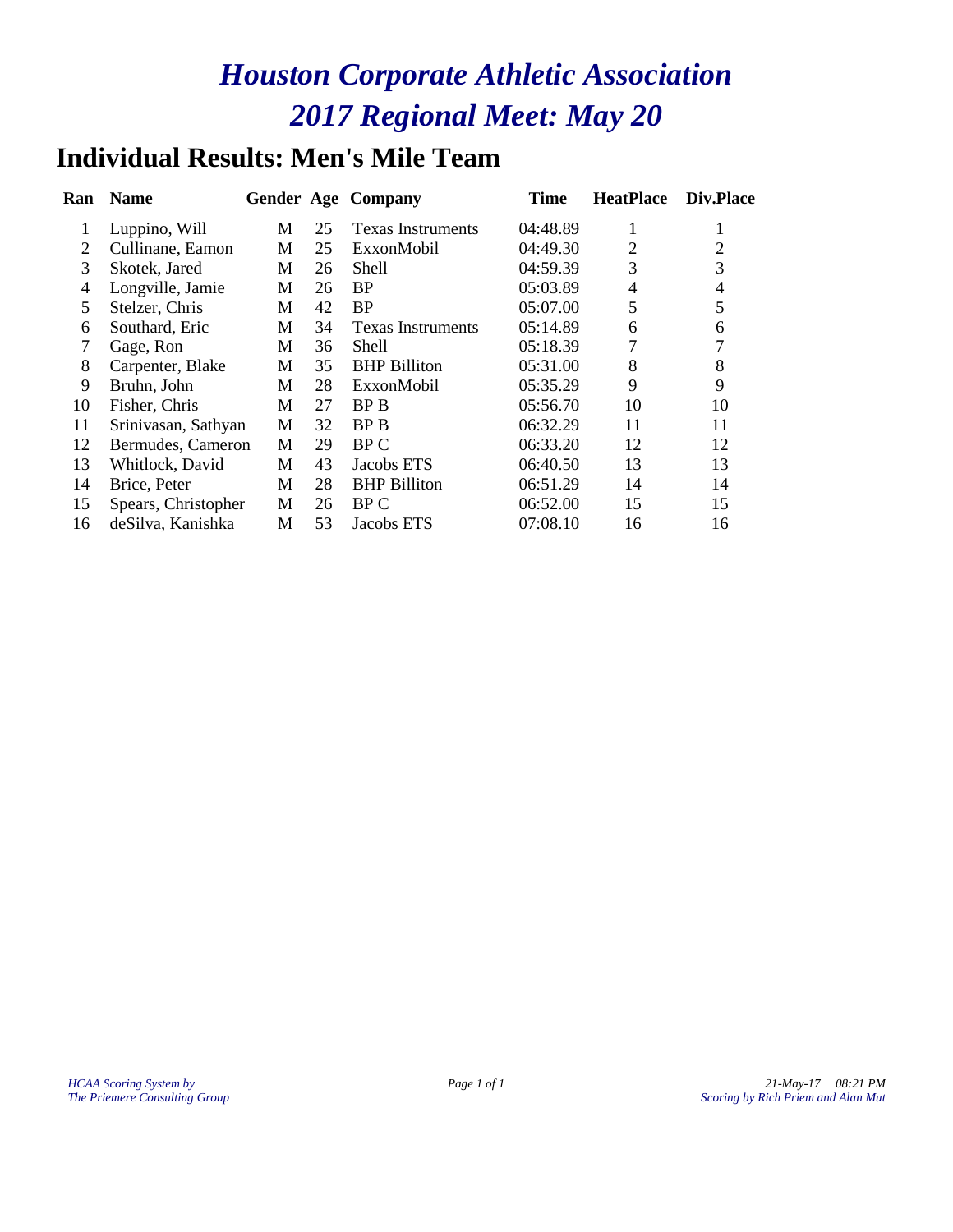### **Team Results: Women's 800m Team**

| Ran        | <b>Name</b>                | <b>Sex</b>   | Age | <b>Time</b> | <b>Place</b>   | <b>Points</b> |
|------------|----------------------------|--------------|-----|-------------|----------------|---------------|
| Division 1 |                            |              |     |             |                |               |
|            | 1 ExxonMobil               |              |     |             |                | 5             |
|            | Gentry, Nora               | F            | 27  | 02:24.69    | $\mathbf{1}$   |               |
|            | Skaufel, Pamela            | F            | 43  | 02:39.90    | $\overline{4}$ |               |
| 2 Shell    |                            |              |     |             |                | 8             |
|            | Schultz, Lauren            | F            | 25  | 02:25.59    | $\overline{c}$ |               |
|            | Vogt, Melanie              | $\mathbf{F}$ | 24  | 02:44.80    | 6              |               |
|            | <b>3 Texas Instruments</b> |              |     |             |                | 8             |
|            | Angeles, Becky             | F            | 40  | 02:39.09    | 3              |               |
|            | Hernandez, Cherie          | $\mathbf{F}$ | 28  | 02:41.00    | 5              |               |
| 4 Shell B  |                            |              |     |             |                | 17            |
|            | De sutter, Dana            | $\mathbf F$  | 25  | 02:55.80    | 8              |               |
|            | Buse, Grace                | $\mathbf{F}$ | 23  | 02:57.69    | 9              |               |
| 5 BP       |                            |              |     |             |                | 18            |
|            | Gast, Katelyn              | F            | 30  | 02:48.30    | 7              |               |
|            | Abuan, Clena               | $\mathbf{F}$ | 32  | 03:02.00    | 11             |               |
| $6$ BP C   |                            |              |     |             |                | 27            |
|            | Beale, Antoinette          | $\mathbf{F}$ | 49  | 03:00.19    | 10             |               |
|            | Giang, Kelly               | F            | 26  | 03:45.69    | 17             |               |
| 7 BP B     |                            |              |     |             |                | 27            |
|            | LaBrose, Chrissi           | F            | 37  | 03:05.50    | 12             |               |
|            | Young, Melissa             | $\mathbf{F}$ | 36  | 03:22.80    | 15             |               |
| 8 Shell C  |                            |              |     |             |                | 27            |
|            | Wells, Emily               | $\mathbf{F}$ | 27  | 03:10.39    | 13             |               |
|            | Aidt, Mamta                | F            | 37  | 03:21.89    | 14             |               |
| 9 BP D     |                            |              |     |             |                | 34            |
|            | Corzo, Margarita           | F            | 44  | 03:34.69    | 16             |               |
|            | Boccardo, Giovanna         | $\mathbf{F}$ | 45  | 03:57.00    | 18             |               |

*HCAA Scoring System by Page 1 of 1 21-May-17 08:21 PM The Priemere Consulting Group Scoring by Rich Priem and Alan Mut*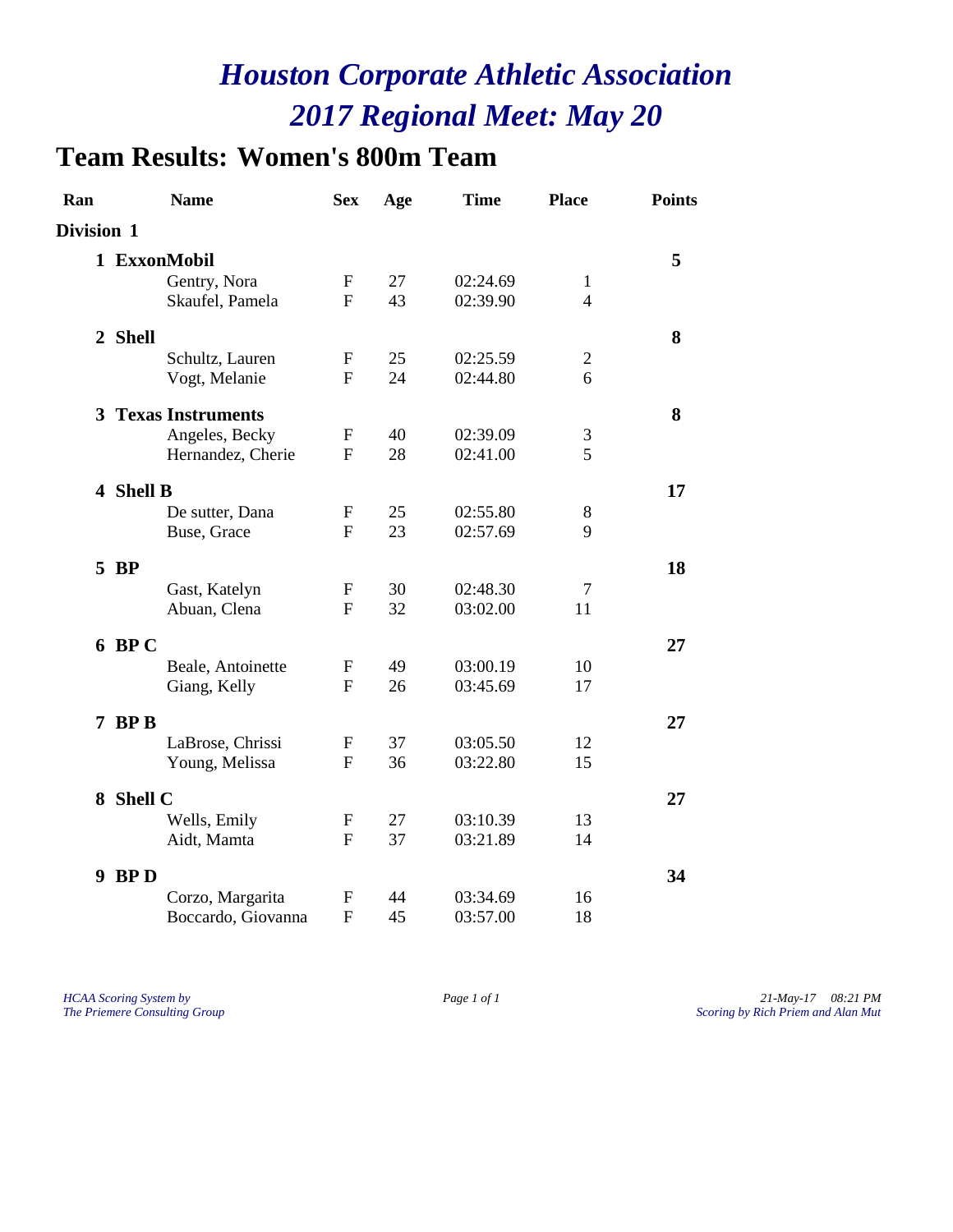### **Individual Results: Women's 800m Team**

| Ran            | <b>Name</b>        |              |    | Sex Age Company          | <b>Time</b> | <b>HeatPlace</b> | Div.Place      |
|----------------|--------------------|--------------|----|--------------------------|-------------|------------------|----------------|
| $\mathbf{1}$   | Gentry, Nora       | F            | 27 | ExxonMobil               | 02:24.69    | 1.0              | 1              |
| $\overline{2}$ | Schultz, Lauren    | $\mathbf{F}$ | 25 | <b>Shell</b>             | 02:25.59    | 2.0              | $\overline{2}$ |
| 3              | Angeles, Becky     | $\mathbf{F}$ | 40 | <b>Texas Instruments</b> | 02:39.09    | 3.0              | 3              |
| $\overline{4}$ | Skaufel, Pamela    | $\mathbf{F}$ | 43 | ExxonMobil               | 02:39.90    | 4.0              | $\overline{4}$ |
| 5              | Hernandez, Cherie  | $\mathbf{F}$ | 28 | <b>Texas Instruments</b> | 02:41.00    | 5.0              | 5              |
| 6              | Vogt, Melanie      | F            | 24 | Shell                    | 02:44.80    | 6.0              | 6              |
| $\tau$         | Gast, Katelyn      | $\mathbf{F}$ | 30 | <b>BP</b>                | 02:48.30    | 7.0              | $\overline{7}$ |
| 8              | De sutter, Dana    | F            | 25 | Shell B                  | 02:55.80    | 8.0              | 8              |
| 9              | Buse, Grace        | $\mathbf{F}$ | 23 | Shell B                  | 02:57.69    | 9.0              | 9              |
| 10             | Beale, Antoinette  | F            | 49 | BP C                     | 03:00.19    | 10.0             | 10             |
| 11             | Abuan, Clena       | $\mathbf{F}$ | 32 | <b>BP</b>                | 03:02.00    | 11.0             | 11             |
| 12             | LaBrose, Chrissi   | ${\rm F}$    | 37 | BP B                     | 03:05.50    | 12.0             | 12             |
| 13             | Wells, Emily       | $\mathbf{F}$ | 27 | Shell C                  | 03:10.39    | 13.0             | 13             |
| 14             | Aidt, Mamta        | $\mathbf{F}$ | 37 | Shell C                  | 03:21.89    | 14.0             | 14             |
| 15             | Young, Melissa     | $\mathbf{F}$ | 36 | BP B                     | 03:22.80    | 15.0             | 15             |
| 16             | Corzo, Margarita   | ${\bf F}$    | 44 | <b>BPD</b>               | 03:34.69    | 16.0             | 16             |
| 17             | Giang, Kelly       | F            | 26 | BP C                     | 03:45.69    | 17.0             | 17             |
| 18             | Boccardo, Giovanna | F            | 45 | <b>BPD</b>               | 03:57.00    | 18.0             | 18             |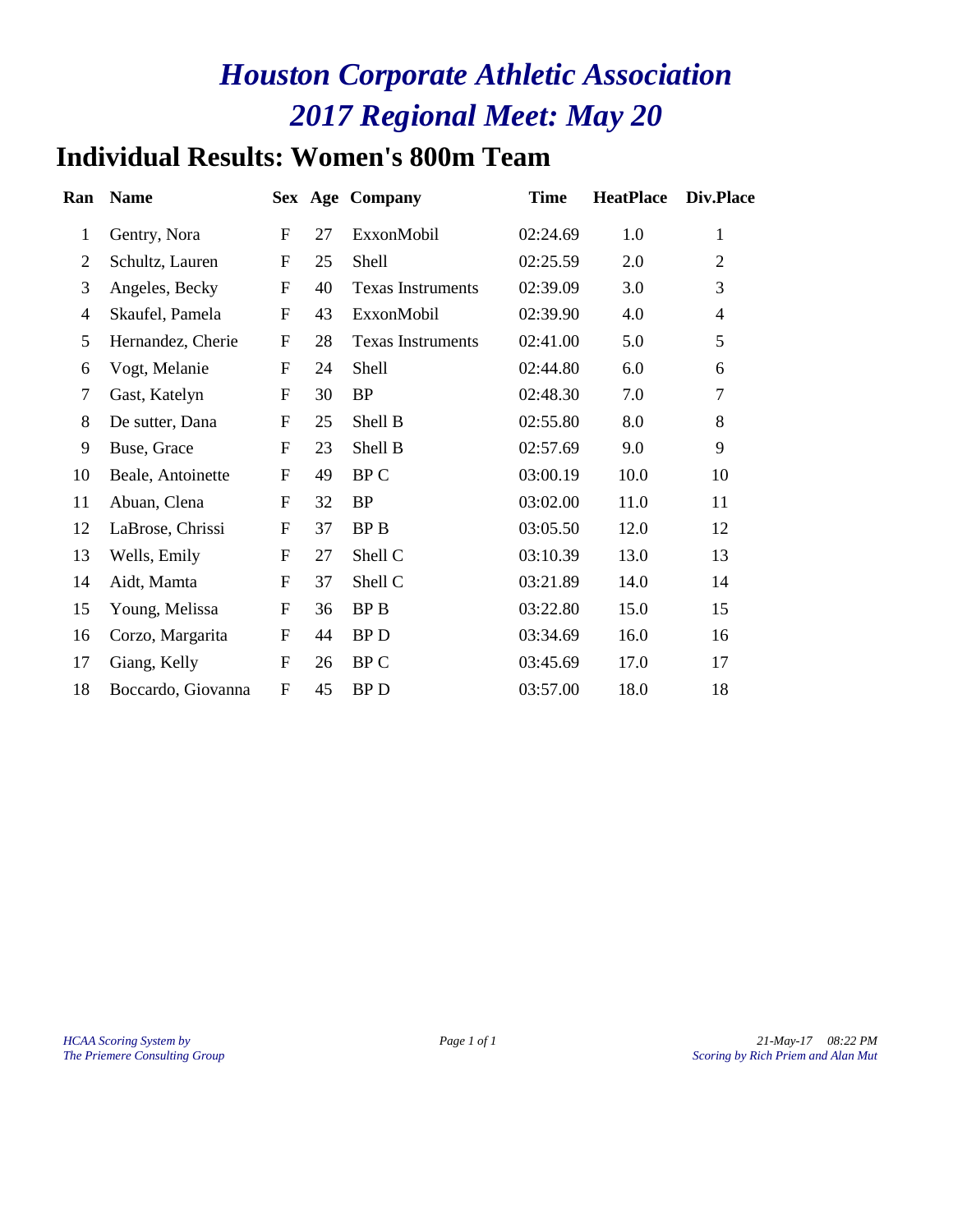### **Team Results: Jump Relay**

| Rank              | <b>Name</b>                                    | <b>Sex</b>                  | Age      | HJ                     | <b>Pts</b>     | LJ                       | Pts            | <b>Points</b>      |
|-------------------|------------------------------------------------|-----------------------------|----------|------------------------|----------------|--------------------------|----------------|--------------------|
| <b>Division 1</b> |                                                |                             |          |                        |                |                          |                |                    |
|                   | 1 ExxonMobil A                                 |                             |          |                        |                |                          |                | 3,244.0            |
|                   | Vollmer, Larry<br>Thomas, Ken                  | $\mathbf M$<br>M            | 65<br>60 | 4' 06.00"<br>4' 10.00" | 782.6<br>840.6 | 16' 03.50"<br>15' 07.00" | 828.4<br>792.4 | 1,611.0<br>1,633.0 |
| 2                 | <b>Texas Instruments A</b>                     |                             |          |                        |                |                          |                | 2,861.5            |
|                   | Phillips, Sheri<br>Tucker, David               | ${\bf F}$<br>$\mathbf M$    | 55<br>56 | 4' 02.00"<br>4' 06.00" | 847.5<br>739.7 | 11' 10.00"<br>12' 06.50" | 679.4<br>594.9 | 1,526.9<br>1,334.6 |
| 3                 | <b>Shell A</b>                                 |                             |          |                        |                |                          |                | 2,856.2            |
|                   | Hickman, Will<br>Watkins,                      | M<br>$\mathbf{F}$           | 43<br>52 | 5' 08.00"<br>4' 00.00" | 800.0<br>761.9 | 16' 07.00"<br>12'00.25"  | 650.3<br>644.0 | 1,450.3<br>1,405.9 |
|                   | 4 ExxonMobil B                                 |                             |          |                        |                |                          |                | 2,774.0            |
|                   | Malek, Chris<br>Comis, Sara                    | $\mathbf M$<br>$\mathbf{F}$ | 57<br>26 | 5' 00.00"<br>4' 04.00" | 821.9<br>634.1 | 14' 02.25"<br>15' 09.00" | 672.9<br>645.1 | 1,494.8<br>1,279.2 |
| 5                 | <b>BHP Billiton A</b>                          |                             |          |                        |                |                          |                | 2,668.2            |
|                   | Wokasch,                                       | $\mathbf M$                 | 29       | 5' 06.00"              | 694.7          | 18' 10.00"               | 653.2          | 1,347.9            |
|                   | McKenzie,                                      | M                           | 28       | 5' 02.00"              | 652.6          | 19' 03.00"               | 667.6          | 1,320.3            |
|                   | 6 ExxonMobil C                                 |                             |          |                        |                |                          |                | 2,530.0            |
|                   | Jones, Portia                                  | $\boldsymbol{\mathrm{F}}$   | 27       | 4' 04.00"              | 634.1          | 15' 02.87"               | 624.1          | 1,258.3            |
|                   | Pham, Tu                                       | M                           | 28       | $5^{\circ}$ 00.00"     | 631.6          | 18' 05.50"               | 640.2          | 1,271.8            |
| 7                 | <b>Shell B</b>                                 |                             |          |                        |                |                          |                | 1,850.8            |
|                   | Austin, Patrick<br>Harrison,                   | M<br>M                      | 38<br>32 | 5' 00.00"<br>0' 00.00" | 674.2<br>0.0   | 14' 11.00"<br>17' 07.00" | 554.2<br>622.4 | 1,228.3<br>622.4   |
|                   |                                                |                             |          |                        |                |                          |                |                    |
| 8                 | <b>Texas Instruments B</b><br>McCaskill, Janet | $\mathbf F$                 | 35       | 4' 00.00"              | 631.6          | 13'00.87"                | 576.7          | 1,208.3<br>1,208.3 |
| 9                 | <b>TPC Group A</b>                             |                             |          |                        |                |                          |                | 1,193.9            |
|                   | Maat, Cliff                                    | $\mathbf M$                 | 52       | 4' 06.00"              | 701.3          | 11'01.00"                | 492.6          | 1,193.9            |
| 10                | <b>ExxonMobil D</b><br>Sulaiman, Teni          | $\mathbf M$                 | 28       | 4' 08.00"              | 589.5          | 0' 00.00"                | 0.0            | 589.5<br>589.5     |
| 11                | <b>BHP Billiton B</b>                          |                             |          |                        |                |                          |                | 505.3              |
|                   | Lebeau,                                        | $\mathbf M$                 | 26       | 4' 00.00"              | 505.3          | 0'00.00"                 | 0.0            | 505.3              |

*HCAA Scoring System by Page 1 of 1 21-May-17 08:22 PM The Priemere Consulting Group Scoring by Rich Priem and Alan Mut*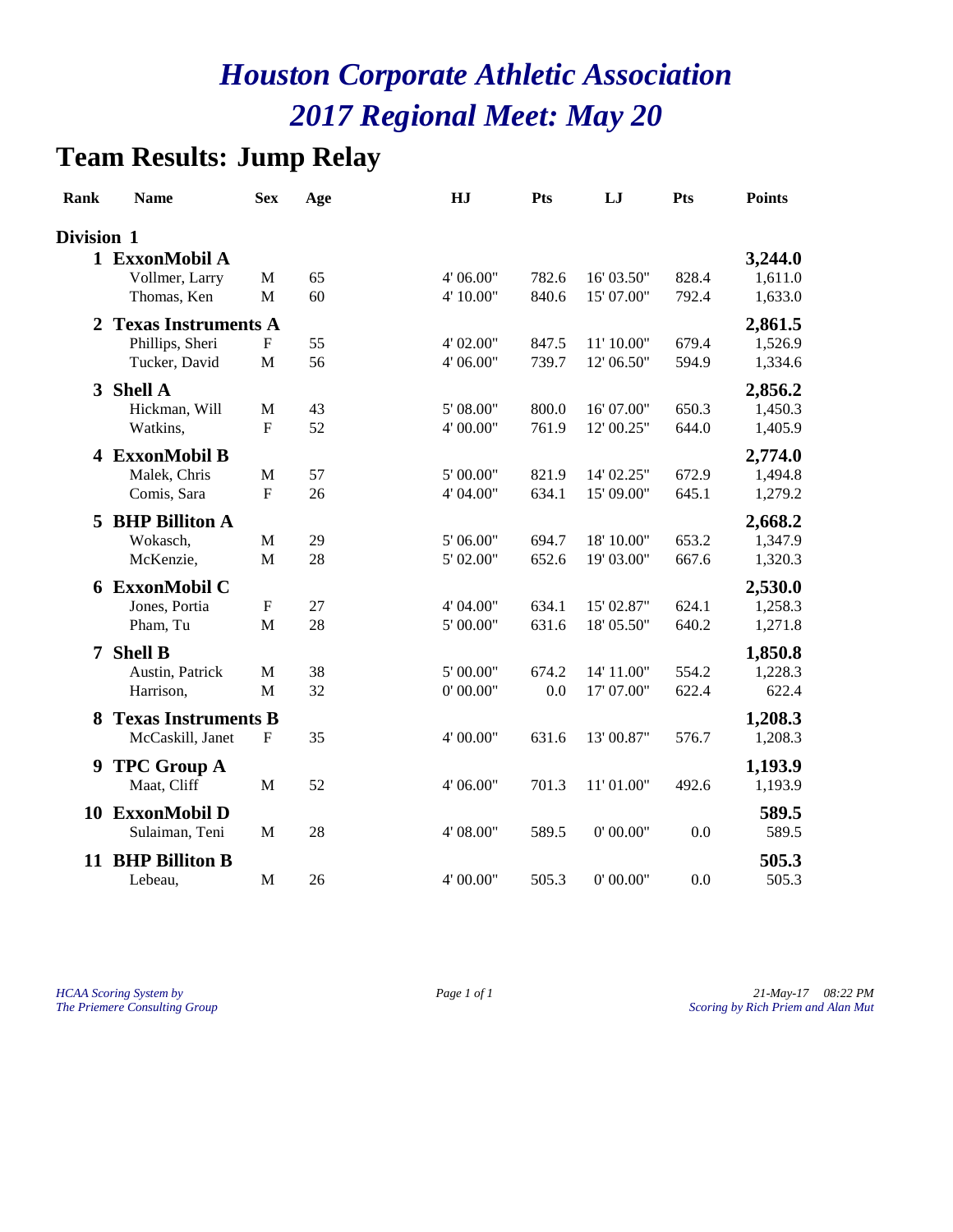### **Individual Results: Jump Relay**

|                | <b>Rank Name</b>  |                           | Sex Age | Company             | HJ        | <b>Pts</b> | LJ         | <b>Pts</b> | <b>Points</b> |
|----------------|-------------------|---------------------------|---------|---------------------|-----------|------------|------------|------------|---------------|
| 1              | Thomas, Ken       | M                         | 60      | ExxonMobil          | 4' 10.00" | 840.6      | 15' 07.00" | 792.4      | 1,633.0       |
| 2              | Vollmer, Larry    | M                         | 65      | ExxonMobil          | 4' 06.00" | 782.6      | 16' 03.50" | 828.4      | 1,611.0       |
| 3              | Phillips, Sheri   | $\boldsymbol{\mathrm{F}}$ | 55      | Texas               | 4' 02.00" | 847.5      | 11' 10.00" | 679.4      | 1,526.9       |
| $\overline{4}$ | Malek, Chris      | М                         | 57      | ExxonMobil          | 5' 00.00" | 821.9      | 14' 02.25" | 672.9      | 1,494.8       |
| 5              | Hickman, Will     | M                         | 43      | Shell               | 5' 08.00" | 800.0      | 16' 07.00" | 650.3      | 1,450.3       |
| 6              | Watkins, Marcella | $\mathbf F$               | 52      | Shell               | 4' 00.00" | 761.9      | 12' 00.25" | 644.0      | 1,405.9       |
| 7              | Wokasch, Travis   | M                         | 29      | <b>BHP Billiton</b> | 5' 06.00" | 694.7      | 18' 10.00" | 653.2      | 1,347.9       |
| 8              | Tucker, David     | M                         | 56      | Texas               | 4' 06.00" | 739.7      | 12' 06.50" | 594.9      | 1,334.6       |
| 9              | McKenzie, Kyle    | M                         | 28      | <b>BHP Billiton</b> | 5' 02.00" | 652.6      | 19' 03.00" | 667.6      | 1,320.3       |
| 10             | Comis, Sara       | $\mathbf F$               | 26      | ExxonMobil          | 4' 04.00" | 634.1      | 15' 09.00" | 645.1      | 1,279.2       |
| 11             | Pham, Tu          | M                         | 28      | ExxonMobil          | 5' 00.00" | 631.6      | 18' 05.50" | 640.2      | 1,271.8       |
| 12             | Jones, Portia     | $\boldsymbol{\mathrm{F}}$ | 27      | ExxonMobil          | 4' 04.00" | 634.1      | 15' 02.87" | 624.1      | 1,258.3       |
| 13             | Austin, Patrick   | M                         | 38      | Shell               | 5' 00.00" | 674.2      | 14' 11.00" | 554.2      | 1,228.3       |
| 14             | McCaskill, Janet  | F                         | 35      | Texas               | 4' 00.00" | 631.6      | 13' 00.87" | 576.7      | 1,208.3       |
| 15             | Maat, Cliff       | M                         | 52      | <b>TPC</b> Group    | 4' 06.00" | 701.3      | 11' 01.00" | 492.6      | 1,193.9       |
| 16             | Harrison, James   | M                         | 32      | Shell               | 0' 00.00" | $0.0\,$    | 17' 07.00" | 622.4      | 622.4         |
| 17             | Sulaiman, Teni    | M                         | 28      | ExxonMobil          | 4' 08.00" | 589.5      | 0' 00.00"  | $0.0\,$    | 589.5         |
| 18             | Lebeau, Christian | M                         | 26      | <b>BHP</b> Billiton | 4' 00.00" | 505.3      | 0' 00.00"  | $0.0\,$    | 505.3         |
|                |                   |                           |         |                     |           |            |            |            |               |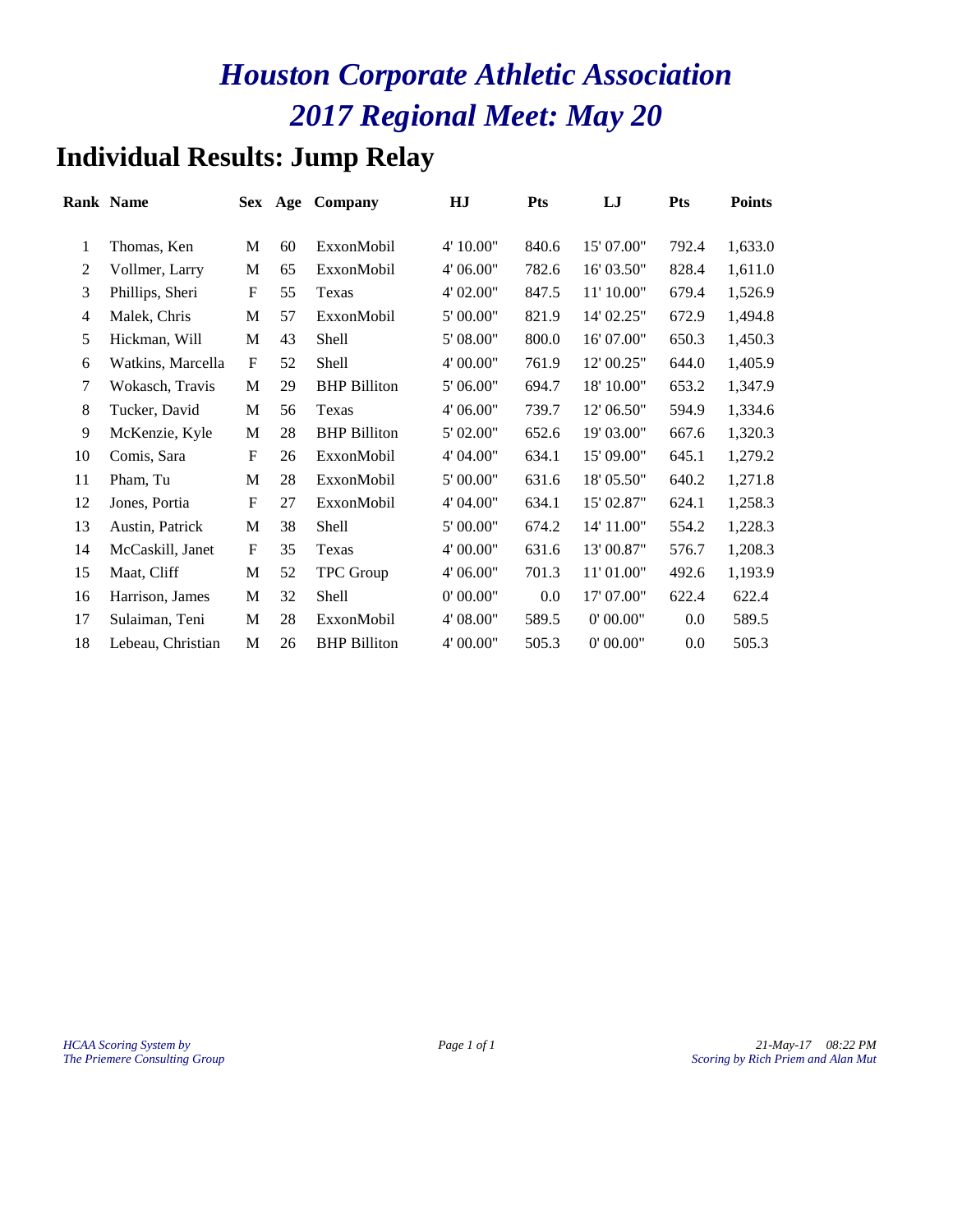### **Team Results: Weight Relay**

| Rank       | <b>Name</b>             | <b>Sex</b> | Age | <b>SHOT</b> | <b>Pts</b> | <b>DIS</b>  | <b>Pts</b> | <b>JAV</b>  | <b>Pts</b> | <b>Points</b> |
|------------|-------------------------|------------|-----|-------------|------------|-------------|------------|-------------|------------|---------------|
| Division 1 |                         |            |     |             |            |             |            |             |            |               |
|            | 1 ExxonMobil A          |            |     |             |            |             |            |             |            | 2,461.0       |
|            | Stilbert, John          | M          | 64  | 32' 08.00"  | 603.1      | 128' 03.25" | 630.1      | 82' 05.00"  | 422.3      | 1,233.0       |
|            | Williams,               | M          | 66  | 34' 08.25"  | 640.4      | 119' 08.00" | 587.8      | 79' 09.00"  | 408.6      | 1,228.0       |
|            | $2$ BP $A$              |            |     |             |            |             |            |             |            | 2,166.0       |
|            | Walker, David           | M          | 50  | 39' 05.50"  | 674.5      | 103' 01.75" | 508.9      | 0'00.00"    | 0.0        | 1,183.0       |
|            | Swartz, Matt            | M          | 40  | 29' 06.25"  | 496.1      | 93'07.00"   | 455.6      | 120' 04.50" | 486.9      | 983.0         |
|            | 3 ExxonMobil B          |            |     |             |            |             |            |             |            | 1,652.0       |
|            | Lutz, Larry             | M          | 42  | 25' 05.00"  | 427.2      | 77' 07.25"  | 377.8      | 104' 06.00" | 422.6      | 850.0         |
|            | Hughes, Gerard          | M          | 61  | 24' 08.25"  | 455.8      | 70'04.75"   | 345.8      | 60' 11.50"  | 312.3      | 802.0         |
|            | 4 Shell A               |            |     |             |            |             |            |             |            | 1,637.0       |
|            | Hickman, Will           | M          | 43  | 30' 03.00"  | 508.4      | 66' 01.50"  | 321.9      | 87' 04.25"  | 353.3      | 862.0         |
|            | Iwuchukwu,              | M          | 37  | 0' 00.00"   | 0.0        | 75' 05.25"  | 348.7      | 112'00.00"  | 426.7      | 775.0         |
| 5          | <b>BHP Billiton A</b>   |            |     |             |            |             |            |             |            | 1,606.0       |
|            | Pierce, Jarrett         | M          | 36  | 30' 09.00"  | 489.4      | 0'00.00"    | 0.0        | 97' 04.00"  | 370.8      | 860.0         |
|            | Brice, Peter            | M          | 28  | 26' 09.50"  | 400.4      | 58' 05.25"  | 256.3      | 102' 05.00" | 345.2      | 746.0         |
|            | <b>6 TPC Group A</b>    |            |     |             |            |             |            |             |            | 1,007.0       |
|            | White, Richard          | M          | 68  | 32' 00.00"  | 590.8      | 84' 09.25"  | 416.4      | 0'00.00"    | 0.0        | 1,007.0       |
|            | <b>7 BHP Billiton B</b> |            |     |             |            |             |            |             |            | 657.0         |
|            | Peterson, Eric          | M          | 37  | 25' 10.00"  | 411.1      | 53' 02.00"  | 245.8      | 56' 09.00"  | 216.2      | 657.0         |